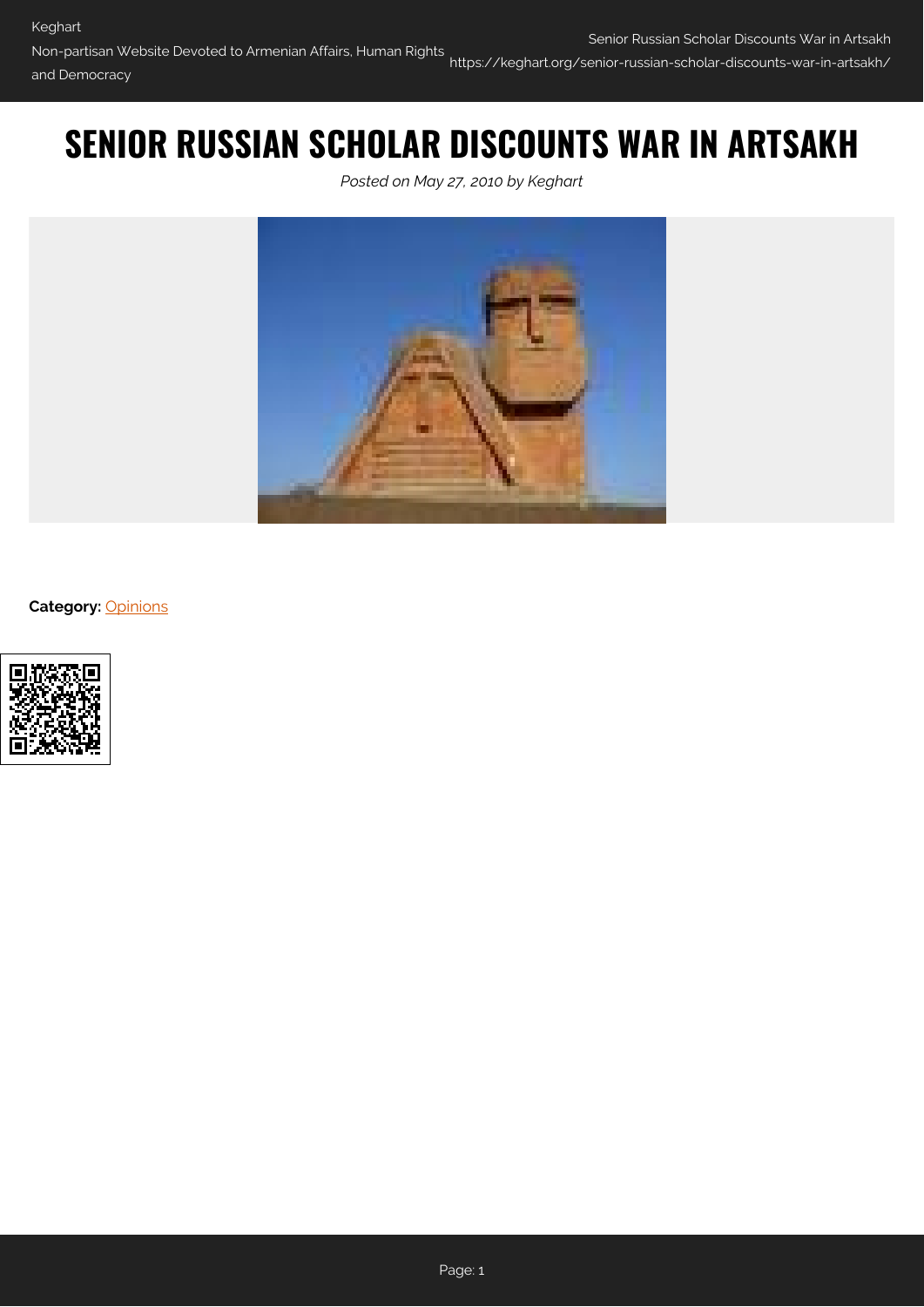$\pmb{\times}$ 

 $\pmb{\times}$ 

Non-partisan Website Devoted to Armenian Affairs, Human Rights and Democracy https://keghart.org/senior-russian-scholar-discounts-war-in-artsakh/

#### ArmInfo, 2010-05-26

*ArmInfo news agency interview by David Stepanyan with Doctor of History Aleksander Krylov, Research Fellow at the World Economy and International Relations Institute of Russian Academy of Sciences.*

#### **ArmInfo**: *Dr. Krylov, what is the priority goal of Moscow in the context of development of relations with Ankara?*

**Dr. Aleksander Krylov**: The development of the Russian-Turkish relations is, first of all, aimed at stabilizing the situation in the Black Sea and Caspian Sea regions.

ArmInfo, 2010-05-26

*ArmInfo news agency interview by David Stepanyan with Doctor of History Aleksander Krylov, Research Fellow at the World Economy and International Relations Institute of Russian Academy of Sciences.*

#### **ArmInfo**: *Dr. Krylov, what is the priority goal of Moscow in the context of development of relations with Ankara?*

**Dr. Aleksander Krylov**: The development of the Russian-Turkish relations is, first of all, aimed at stabilizing the situation in the Black Sea and Caspian Sea regions.

Neither Turkey nor Russia is interested in militarization of the Black Sea. This is our main common interest. Turkey transits Russian energy sources to Europe. All these factors have nothing to do with the ties of Russia and Armenia, therefore our relations with Turkey are not developing in prejudice of Armenia. Armenia is the key ally of Russia in the Caucasus and Russia has maintained its presence in the region for 20 years and even in the hardest times of the Soviet chaos only thanks to Armenia's support to Russia's policy in the South Caucasus.

At the same time, Armenia has limited possibilities to prevent militarization of the Black Sea region. Turkey is the only country capable to do this, as in 2008 when it did not allow the US fleet to the coast of Georgia.

Moscow and Ankara have mutual understanding regarding global geopolitical interests, which do not hamper cooperation with our ally Armenia.

#### **AI**: *Why is Russia so interested in Armenia today?*

**AK**: Armenia is the most important ally of Russia in the extremely important region adjacent to the Russian North Caucasus. Therefore, the South Caucasus is of vital importance for Russia. It is very important for us to retain our economic and political positions there to prevent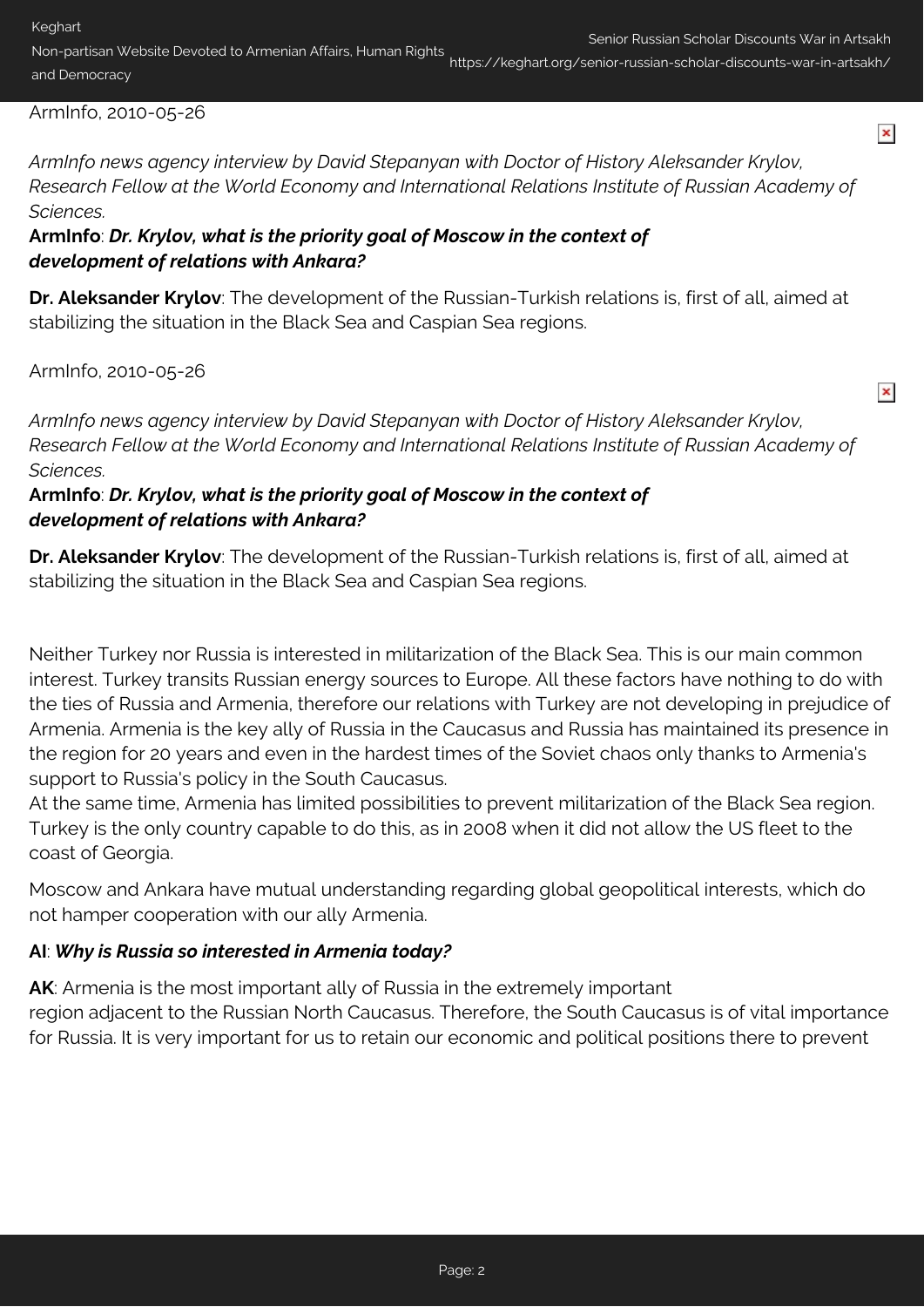your region from turning into the rear of forces acting against Russia in the Caucasus, and in our other regions. Therefore, it is insufficient to say that Armenia is just our strategic ally. Over 20 years of the post-Soviet period Armenia and Russia have demonstrated their close allied relations. For instance, our relations with Azerbaijan can develop successfully as long as they do not damage Armenia's interests, which are a priority to us. If we lose Armenia, we will lose much. Sometimes Armenian political experts say that Russia may "replace" Armenia by Azerbaijan or Georgia. But, in such case, it is clear that Moscow will lose the basis of its policy in the South Caucasus. That will not be an adequate exchange and the Kremlin is well aware of this. Hence, there are no prerequisites for refusing our alliance with Armenia.

#### **AI**: *How big is the potential in the economic cooperation between our countries?*

and Democracy

**AK**: There is an essential unused economic potential in the relations between Russia and Armenia, which is first of all conditioned by the fact that Armenia has no reliable ties with the foreign world. In this context, Moscow is very much interested in the Iran-Armenia railway project, which will further connect the Armenia with the Persian Gulf, as well as with Russia via the Caspian Sea. This project, if implemented, would solve the problem of isolation and dependence of Armenia on the Georgian unreliable transit. In this case, the turnover will considerably grow, and the Russian-Armenian relations will be given a fresh impetus. It is very good that China will also join this project. As far as I know, this proposal by Armenia is already being considered in Beijing. I think that this issue, as a way to overcome Armenia's isolation, will be also discussed over the upcoming visit of Russia's President Dmitry Medvedev to Armenia.

### **AI**: *May the good Russian-Turkish relations be considered the pledge of the fact that sooner or later Armenia will start exporting energy resources to Turkey irrespective of the border unblocking, taking into consideration that all the energy capacities are chiefly managed by the Russian capital?*

**AK**:I think it is quite possible. Actually, everything is not so simple and the energy of Armenia is managed not only by the Russian capital. They are multi-component companies with participation of foreign capital. For this reason, Armenia will be able to deliver electric power not only to Turkey but elsewhere if it is beneficial to the Russian capital.

### **AI**:*How successfully are Russian-Iranian ties currently developing, taking into account that Moscow has failed to implement the arrangements related to the delivery of o-300 complexes to Iran?*

**AK**: Unfortunately,at present relations between Russia and Iran are far from being the best. It is the price for relieving the tension and some improvement of relations between the USA and Russia. But Moscow has not at all refused the delivery of C-300 anti-missile systems to Iran. At the same time, it imposes certain pressure upon the Iranian nuclear programme. Nevertheless, I think that worsening of our relations will not reach the critical stage that will hamper development of the economical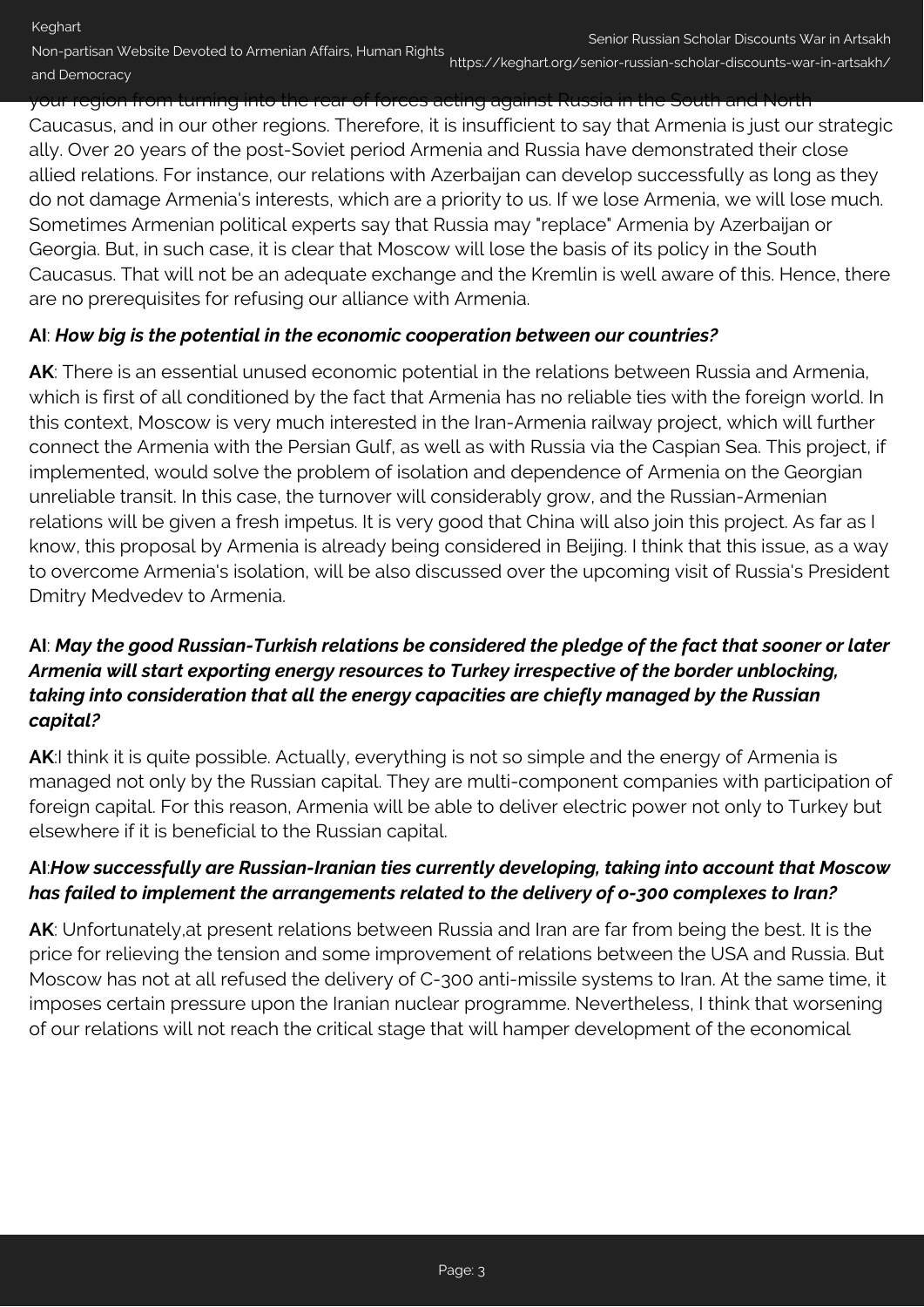Non-partisan Website Devoted to Armenian Affairs, Human Rights Senior Russian Scholar Discounts War in Artsakh and Democracy https://keghart.org/senior-russian-scholar-discounts-war-in-artsakh/

<u>relations, and especially the relations between Armenia and I</u> Russia may considerably improve its relations with Iran if it takes part in the project on construction of Iran-Armenia railway. Some Russian analysts hope such decision will finally be taken.

## **AI**: *Can one think that Moscow depends on Iran to some extent, taking into account its influence on different streams in the North Caucasus, including Wahhabism?*

**AK**:I think the Iranian influence is not so big. Wahhabist-Arabian influence is more likely present in the North Caucasus, and the states of the Gulf, mainly Saudi Arabia, are very active in this region. It is just Wahhabist-Arabian influence but also Shiism that grows even in Azerbaijan, seemingly a Shiite country. And Shiism in Azerbaijan is gradually replaced by a more militant and radical direction of Islam.

Moreover, Iran has too many problems of its own to conduct an active policy in the North and South Caucasus. At present Tehran is interested in the South Caucasus only because it wants to prevent any strikes at Iran from the South Caucasus, and the Iranian diplomacy is now resolving this problem.

## **AI**: *Does it mean that Iranian Foreign Minister Manoucehr Mottaki's recent proposal to hold a trilateral meeting of the foreign ministers of Armenia, Azerbaijan and Iran in Tehran aims to prevent deployment of peacemakers in Nagorny-Karabakh?*

AK:I think it does, taking into consideration that Turkey also has recently expressed a similar initiative. That is to say, this shows that the countries bordering South Caucasus are striving not to let turn the region into a military base against Iran. For their part, Russia and Turkey are extremely interested in the maintenance of stability in the region and, consequently, in preventing deployment of any foreign troops in the Karabakh zone. Deployment of peacemakers is a direct threat to the national security of Armenia, Azerbaijan and even Georgia because all these countries will actually lose sovereignty and turn into objects of policy of foreign superpowers. The repercussions of their policy are unpredictable.

### **AI**:*Can we suppose according to this logic that no one is interested in new aggression by Azerbaijan, even Aliyev?*

AK: Certainly, we can. I fully agree with you. This may be just propaganda, a method of political pressure on Armenia. This may become a reason for Azerbaijan's illusions that Armenia will yield anything out of fear of a new war. Ilham Aliyev will not fight seriously. He is not Saakashvili and one should not expect such a stupid step from him because he is a smart man. The aftermath of a new aggression against Karabakh will be disastrous for Azerbaijan. Even the US Administration has repeatedly declared that in case Azerbaijan executes its threats, the US will immediately consider the issue of recognition of Nagorny-Karabakh's independence. I think Moscow may respond in a similar way and raise the issue of recognition of the NKR. This will become a catastrophe for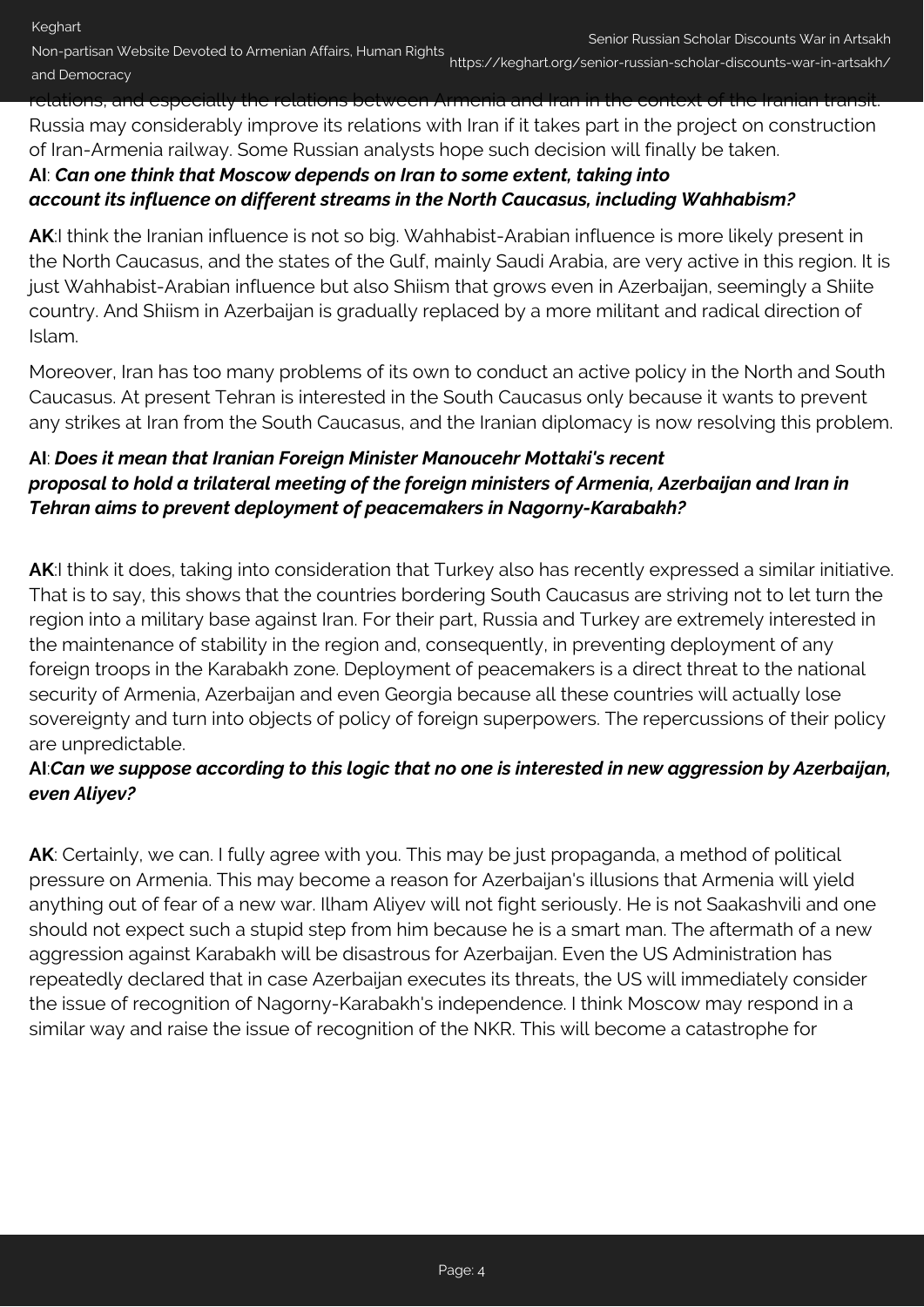#### Keghart

Non-partisan Website Devoted to Armenian Affairs, Human Rights

and Democracy https://keghart.org/senior-russian-scholar-discounts-war-in-artsakh/

Azerbaijan. Therefore, Aliyev will surely not unleash war against Karabakh.